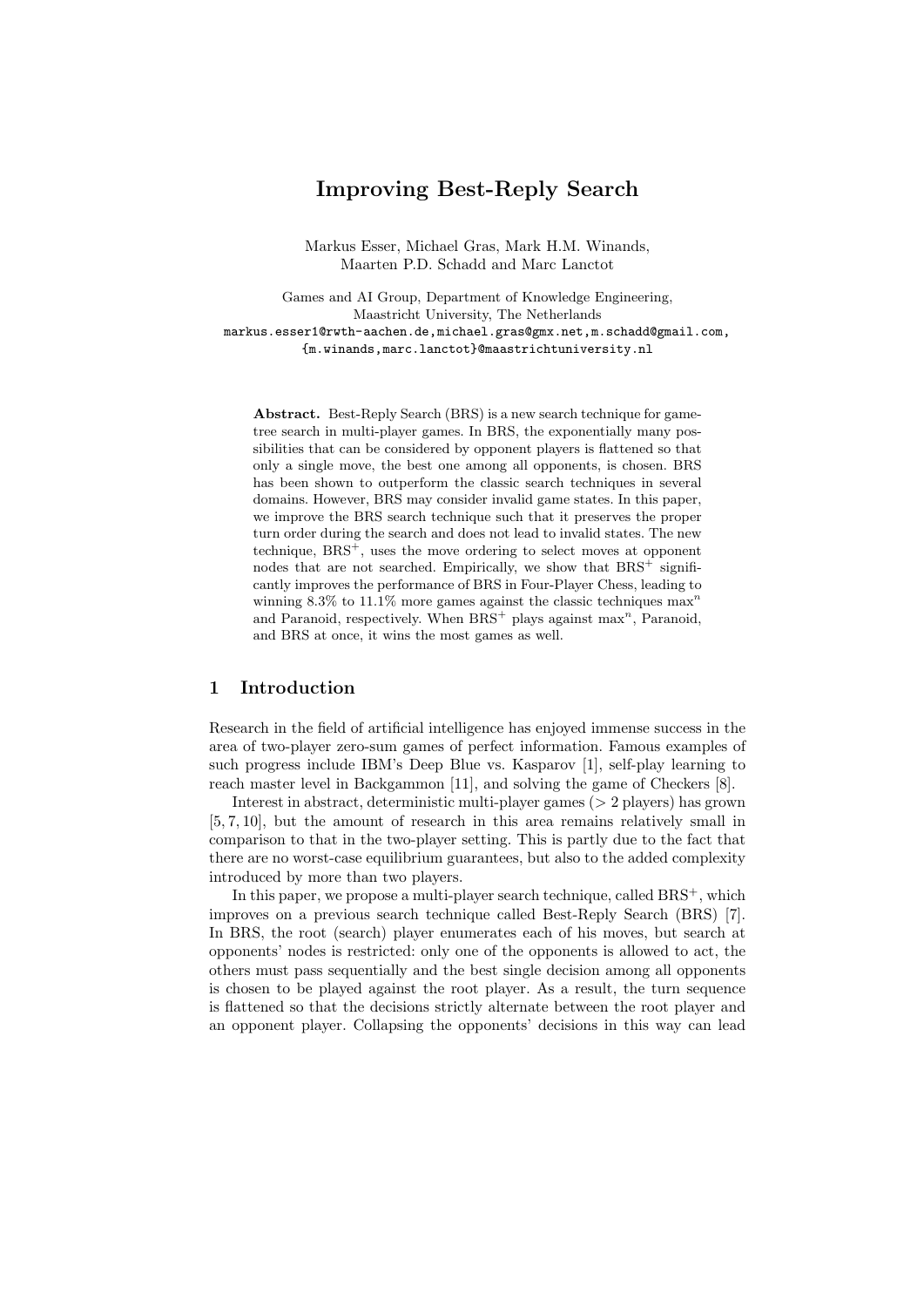to invalid game states due to inconsistent turn order. For example, passing is not allowed in many classic games studied by AI researchers. Also, this modified search allows the root player to make more moves along the search path as all of the opponents are combined. Despite these problems, the computational load of the search is reduced and BRS has been shown to work well in practice in several different multi-player games [3, 6, 7].

The main contribution of this paper is a reformulation of BRS that ensures only valid states are reached and that proper turn sequence is preserved, while still retaining the benefit of reduced computational complexity. This variant, called BRS+, selects moves using move orderings rather than passing. We show that BRS<sup>+</sup> performs significantly better than BRS and the classic multi-player search techniques max<sup>n</sup> [5] and Paranoid [10] in Four-Player Chess [4, 12].

The organization of the paper is as follows. First, we introduce the game of Four-Player Chess in Section 2. Then we formalize our problem and describe previous work in Section 3. We introduce BRS<sup>+</sup> and analyze its complexity in Section 4. We show results from a variety of experiments in Section 5. Finally, we conclude the paper and discuss potential future work in Section 6.

# 2 Four-Player Chess

Four-Player Chess is an extension of the classic game to four players. Its initial position is shown in Figure 1a. The rules we use here are adapted from the Paderborn rule set [4, 12]. Players strictly alternate turns clockwise, starting with White  $(1)$  to move, then Red  $(2)$ , then Black  $(3)$ , then Blue  $(4)$ . Most rules from the two-player game remain unchanged, and the main differences are:

 $-$  Pawns are allowed to *bend-off* into a new direction at the diagonals such that the distance to promotion is kept the same as normal. This allows promotions on all sides. Once a pawn has bent-off, its direction can no longer change.



Fig. 1: Four-Player Chess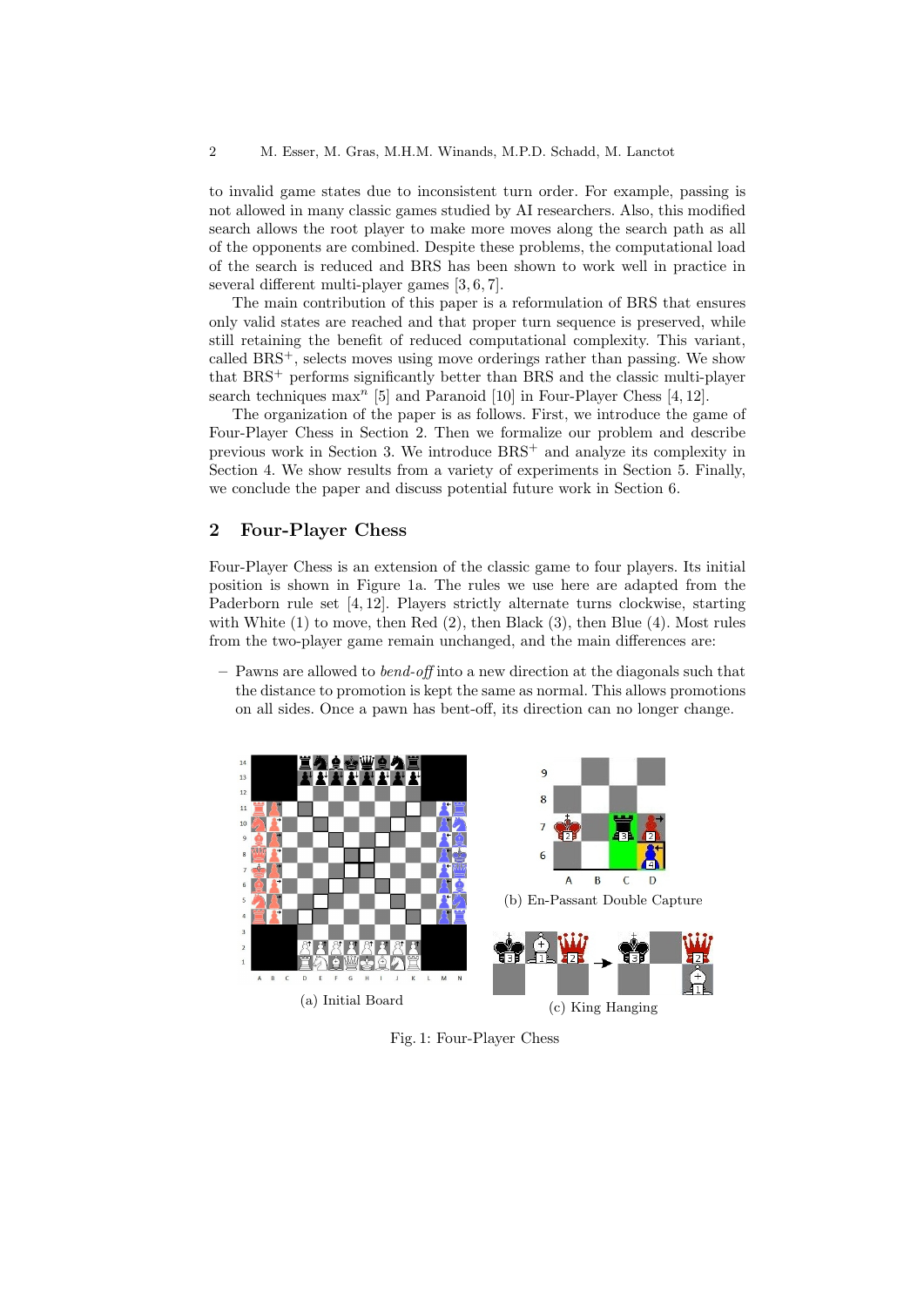- En-passant can sometimes be combined with a capture move resulting in two captured pieces. For example, Player 2 moves a pawn that enables an en-passant move for Player 4 and Player 3 moves a piece to the en-passant capture square. In Figure 1b, Player 2 moves the pawn two spaces, Player 3 moves the rook, enabling an en-passant double capture for Player 4.
- Players can be eliminated in two ways: either they are check-mated at the beginning of the turn, or their king is hanged. The king hanging occurs for a player when that player cannot respond to his king being put in check due to turn order. In Figure 1c, if Player 1 moves his bishop and Player 2 is next to play, Player 3 is eliminated immediately. Once a player is eliminated, all of his pieces are removed from the board.
- The winner is the last player standing.

The game is made to be finite by forcing the usual draw-by-repetition and 50 move rule, each being unchanged from the standard 2-player version.

## 3 Multi-player Search

This section discusses search techniques for deterministic multi-player games. First, the classic search techniques  $\max^n$  and Paranoid are described in Subsection 3.1. Next, Best-Reply Search (BRS) is introduced in Subsection 3.2.

# 3.1 Max $^n$  and Paranoid Search

A finite game of perfect information can be described by a tuple  $(N, S, Z, A, T, P, \mathbb{Z})$  $u_i, h_i, s_0$ ). The player set  $\mathcal{N} = \{1, \ldots, n\}$  contains player labels and by convention a player is denoted  $i \in \mathcal{N}$ . The state space S is a finite, non-empty set of states, with  $\mathcal{Z} \subseteq \mathcal{S}$  denoting the finite, non-empty set of terminal states. The move set A is a finite and non-empty. The utility functions  $u_i : \mathcal{Z} \mapsto$  $[v_{\min}, v_{\max}] \subseteq \mathbb{R}$  gives the utility of Player *i*, with  $v_{\min}$  and  $v_{\max}$  denoting the minimum and maximum possible utility, respectively. The heuristic evaluation functions  $h_i: \mathcal{S} \mapsto [v_{\min}, v_{\max}]$  return a heuristic value of a state. In this paper, we assume constant-sum games:  $\forall z \in \mathcal{Z}, \sum_{i \in \mathcal{N}} u_i(z) = k$ , for some constant k. The player index function  $P : \mathcal{S} \to \mathcal{N}$  returns the player to act in a given non-terminal state s, or a null value when its argument is a terminal state. The transition function  $\mathcal{T}: \mathcal{S} \times \mathcal{A} \mapsto \mathcal{S}$  describes the successor state given a state s and a move chosen from the available moves  $A(s) \subseteq A$ . We will also refer to the null or pass move as  $\emptyset$ . The game starts in an initial state  $s_0$  and with player  $P(s_0)$  to act. Finally, the tuple  $u(s) = (u_1(s), \dots, u_n(s))$  and  $h(s)$  are defined in a similar way.

There are two classic techniques used for game tree search in multi-player games: max<sup>n</sup> [5], and Paranoid [10]. Given a root state s, max<sup>n</sup> searches to a fixed depth, selecting the move that maximizes the acting player's individual utility at each internal node  $s \in \mathcal{S} \setminus \mathcal{Z}$ , defined for move a at state s by:

$$
V_d(s, a) = \begin{cases} u(s') & \text{if } s' \in \mathcal{Z} \\ h(s') & \text{if } s' \notin \mathcal{Z}, d = 0 \\ \max_{a' \in \mathcal{A}(s')} V_{d-1}(\mathcal{T}(s', a'), a') & \text{otherwise,} \end{cases}
$$
(1)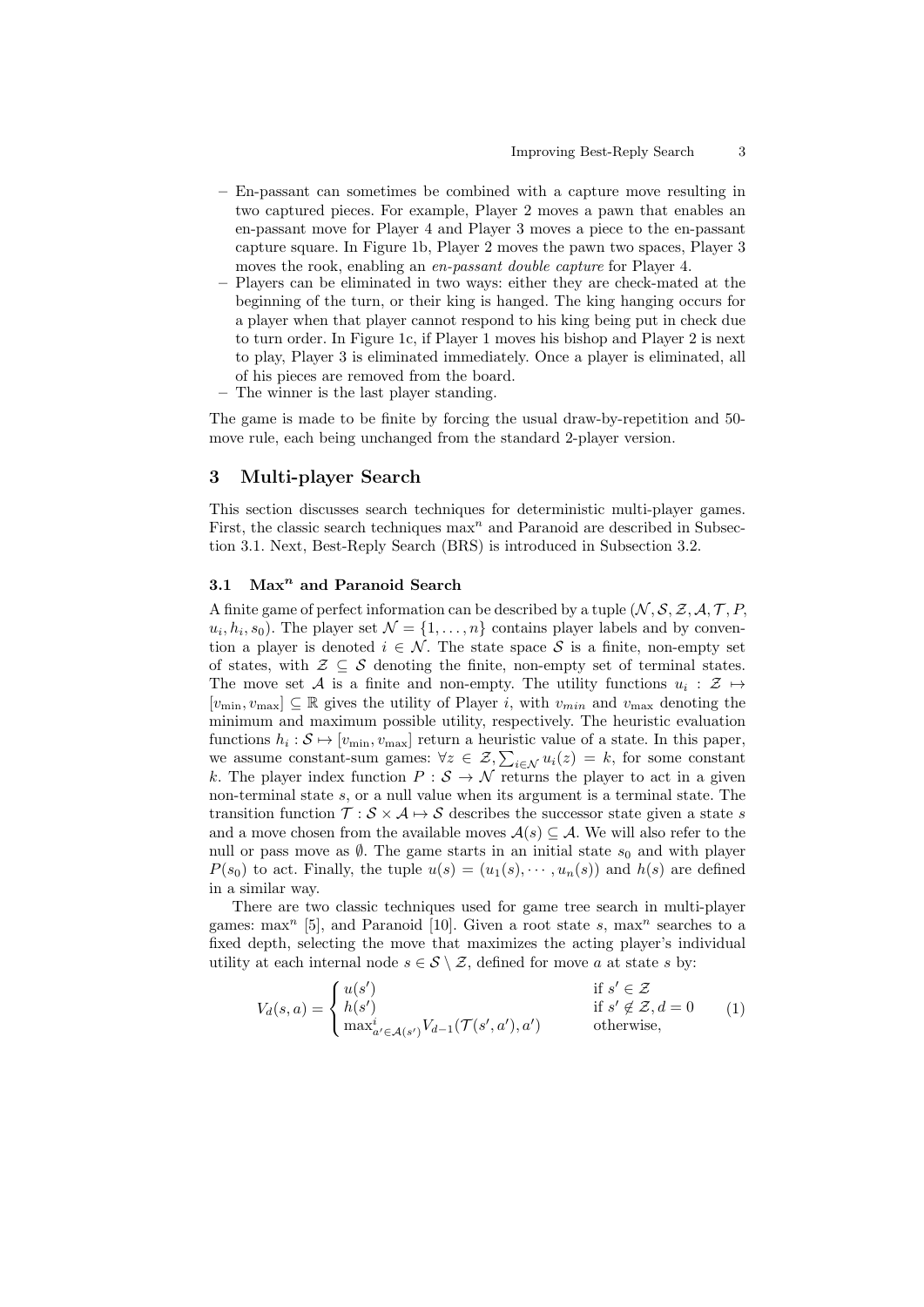

Fig. 2: An example of how BRS transforms the multi-player search tree. In the BRS tree, the edges labeled 2 assume a pass move by Player 3 and vice versa.

where  $i = P(s)$ , max<sup>i</sup> returns a tuple that maximizes the *i*<sup>th</sup> value,  $s' = \mathcal{T}(s, a)$ is the successor state when choosing move  $a$  in state  $s$ , and  $d$  is the depth to reach from s. When the depth is set to the height of the game tree,  $\max^n$  does not use heuristic values and, with a sufficient tie-breaking rules, the final move choice belongs to an equilibrium strategy profile. In practice, this is often impossible due to the computational time requirement and hence usually small values for d are chosen.

Unlike  $\max^n$ , in Paranoid all the opponents collude against the root player. Paranoid can be described similarly using Equation 1 by changing  $i$  to always refer to the root player, and adding  $\min_{a' \in \mathcal{A}(s')} V_{d-1}(s', a')$  if  $s' \notin \mathcal{Z}, d > 0, P(s) \neq$ i. In practice, consecutive opponent nodes can be thought of as one big opponent node, where each meta-move corresponds to a sequence of opponent moves. Hence the game effectively becomes a two-player game, and  $\alpha\beta$ -style pruning can be applied.

Assuming a uniform branching factor  $b$  and depth  $d$ , the worst-case running time required for both classic search techniques is  $O(b^d)$  since all nodes may require visiting. In the best case, Paranoid takes time  $O(b^{d(n-1)/n})$  in an n-player game [10]. In practice, Paranoid tends to outperform  $\max^n$  since it searches deeper due to taking advantage of more pruning opportunities.

There are variants and hybrids of these techniques. For example,  $Probability$ <sup>n</sup> incorporates beliefs from opponent models into the choice of decision made by  $\max^n$ . The Comixer technique models potential coalitions that can be formed from the current state of the game and chooses a move based on a mixed recommendation from each coalition [4]. MP-Mix decides on which search technique to invoke depending on how far the the leading player is perceived to be from the second placed player [13].

#### 3.2 Best-Reply Search

In Best-Reply Search (BRS), instead of enumerating every move at each of the opponents' nodes independently in sequence, the opponents' nodes and moves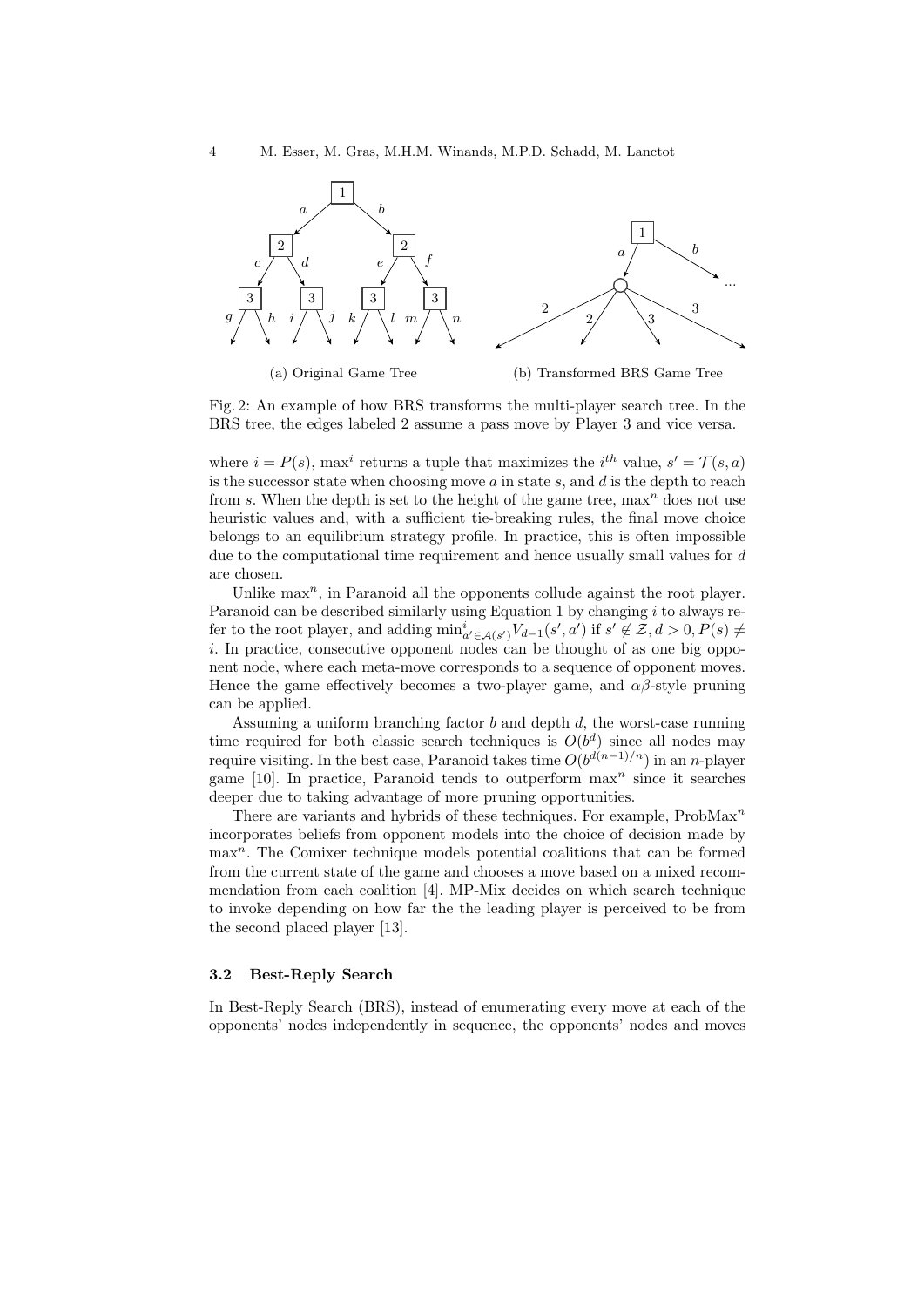are merged into one opponent decision node [7]. This is similar to Paranoid with one key difference: the moves at the opponent nodes belong to *one* of the  $(n-1)$  opponents. The particular move chosen at the opponent decision node is one that minimizes the root player's utility. As a result, the nodes visited strictly alternate between the root player's (max) nodes and opponent decision (min) nodes. In other words, only a single opponent chooses a move and the other opponents pass. The tree transformation process is depicted in Figure 2. Referring to Figure 2a, in general  $\{g, h\} \neq \{i, j\}$  and similarly  $\{k, l\} \neq \{m, n\}$ .

Suppose now Player 1 chooses a and Player 2 ignores his legal moves and passes (plays  $\emptyset$ ), there are no longer two distinct nodes that belong to Player 3. The game has then reached a state  $s_{a,\emptyset} = \mathcal{T}(\mathcal{T}(s,a),\emptyset)$ . As result, there is a single move set  $\mathcal{A}(s_{a,\emptyset})$  available to Player 3. Define  $s_{a,c}$  and  $s_{a,d}$  similarly. To simplify the analysis, we assume uniform game trees, so in this example  $|A(s_{a,\emptyset})| = |A(s_{a,c})| = |A(s_{a,d})| = b$ . Clearly, there will be duplicate moves at the opponent nodes in the BRS tree in Figure 2b, which need not be searched more than once. In fact, the opponent who is allowed to search will have b moves. There are  $(n-1)$  opponents, therefore there will be  $b(n-1)$  unique opponent choices to consider at opponent nodes rather than  $b^{n-1}$  in the case of Paranoid and  $\max$ <sup>n</sup>. As a result, BRS requires less time for a depth  $d$  search than Paranoid and  $\max$ <sup>n</sup>. However, this benefit comes at the cost of approximation error since collapsing the opponents' decisions in this way can lead to invalid game states due to inconsistent turn order, as passing is not allowed in many abstract games. Also, this modified search allows the root player to make more moves as all of the opponents are combined. Despite these problems, the computational load of the search is reduced and BRS has been shown to work well in practice in several different multi-player games such as Billabong [3], Blokus [6], Chinese Checkers [6, 7], and Focus [6, 7].

### 4 Generalized Best-Reply Search

In this section we present a reformulation of Best-Reply Search (BRS) by suggesting a different transformation of the game tree. The resulting  $BRS^+$  tree is an augmented sub-graph of the original game tree. Then, applying the usual Paranoid-style search over in this new tree results in BRS<sup>+</sup> (Subsection 4.1). Next, a complexity analysis is given in Subsection 4.2.

#### 4.1 Generalized BRS and BRS<sup>+</sup>

To generalize BRS, the tree is transformed in such a way that a regular search results in one opponent enumerating all of his available moves and the other opponents being constrained to play a special move. How the special move is chosen depends on the specific rule used, which we elaborate on below. Define  $\phi(s)$  to be a *special move*: a mapping to a pass move or a *regular move* from available moves  $A(s)$ , but it is labeled differently since it is distinguished from the other moves. To simplify notation, we drop s and refer to mapped move as  $\phi$ .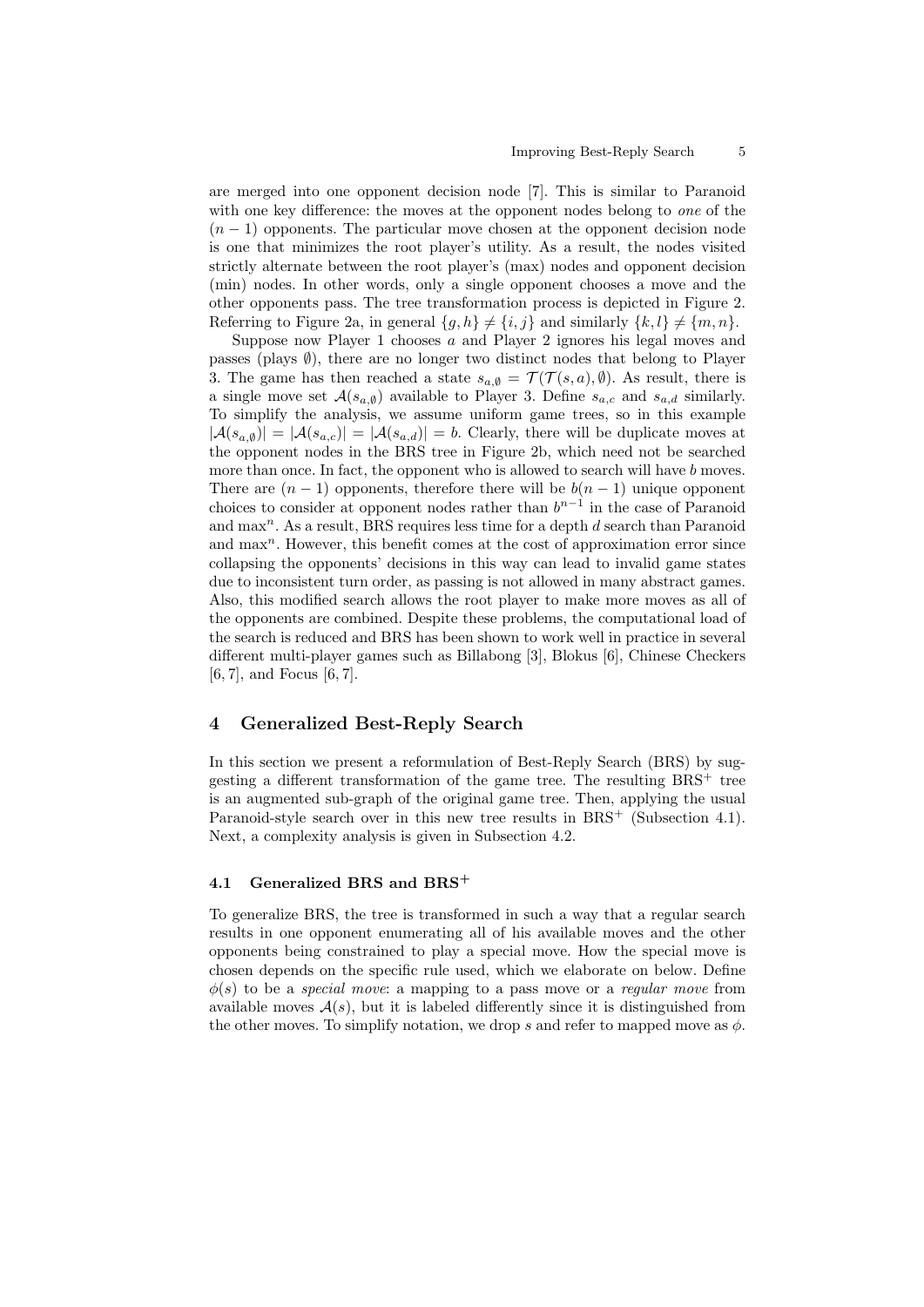

Fig. 3: An example of how the generalized BRS models the multi-player search tree, with payoffs belonging to the root player.

Given a multi-player game tree denote i the root player. States  $s \in \mathcal{S}$  such that  $P(s) = i$  remain unchanged. At states s such that  $P(s) \neq i$ , denote hist $(i, s)$  the sequence of moves taken from  $s_i$  to s, where  $s_i$  denotes the most recent<sup>1</sup> state such that  $P(s_i) = i$ . If hist $(i, s)$  contains exactly two regular moves, then all the regular moves allowed have been taken along hist $(i, s)$ , so set  $\mathcal{A}'(s) = {\phi}.$ Otherwise, set  $\mathcal{A}'(s) = \mathcal{A}(s) \cup {\phi}$  unless  $\mathcal{T}(s, a) = i$  in which case the node remains unchanged<sup>2</sup>. This last condition is required to ensure that the number of regular moves along hist $(i, \mathcal{T}(s, a))$  is always equal to 2. This transformation with  $i = 1$  applied to the game tree in Figure 2a is shown in Figure 3.

This construction with the special moves generalizes BRS. For example, if  $\phi = \emptyset$  the generalized BRS tree is equivalent to the one in Figure 2b. We focus on mapping special moves to move ordering moves (MOMs). In this case, illegal states cannot be reached since  $\phi$  maps to a move in  $\mathcal{A}(s)$ , and we refer to the algorithm as  $BRS^+$ . The trees are not actually transformed. The move sets are manipulated during the recursive search, as presented in Algorithm 1. The critical modification in the tree search is to ensure that for every sequence of moves starting and ending at the root player, exactly one regular move and  $(n-2)$  special moves are taken by the opponents. This is achieved by counting the regular moves between successive turns of the root player  $i$  using a parameter m in Algorithm 1.

Two different approaches can be taken for selecting a special move by move ordering. One can order the moves in a way that attacks the root player  $i$ , or order moves in a way that looks most promising to  $P(s)$ . The former paranoid move ordering can be too pessimistic, preferring to capture the root player's pawn instead of another opponent's queen. The latter  $max<sup>n</sup> move ordering$  can prefer to capture another player's queen over the root player's bishop even though the root player is in a much better position to win the game. We analyze the effect of these specific move-ordering strategies in Section 5.

 $1 By$  "most recent" we mean the path with the shortest such sequence of moves.

<sup>&</sup>lt;sup>2</sup> We assume, without loss of generality, that the game has a strictly alternating turn order, so  $P(\mathcal{T}(s, a))$  will be the same  $\forall a \in \mathcal{A}(s)$ .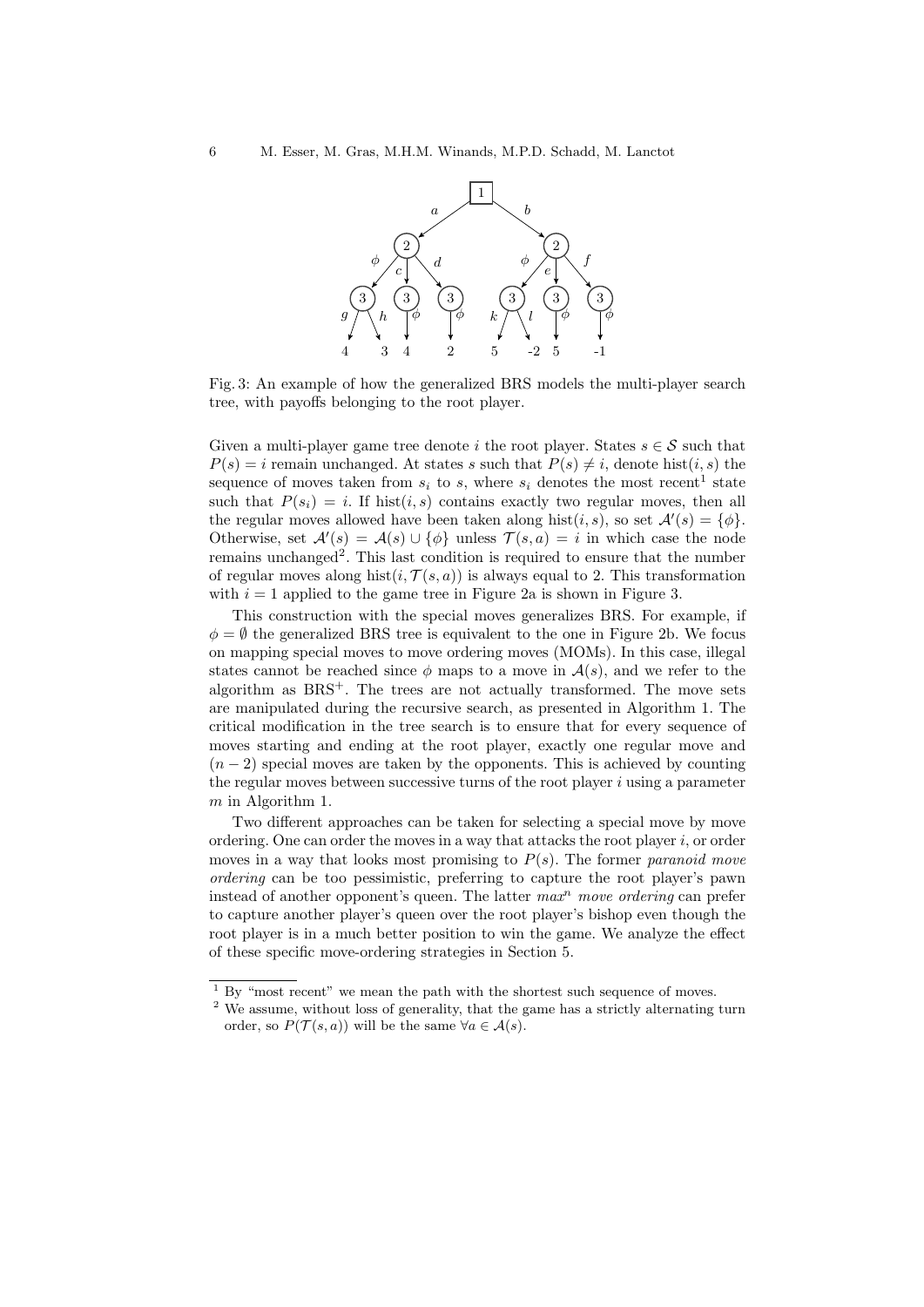1 GBRS(node  $s$ , depth  $d$ , count  $m$ , root player  $i$ ) 2 if  $s \in \mathcal{Z}$  then return  $u_i(s)$ 3 else if  $d = 0$  then return  $h_i(s)$ 4 else 5  $\mathcal{A}'(s) \leftarrow \mathcal{A}(s)$ 6 Let  $U \leftarrow \emptyset$  be the set of child values, and j be the player following  $P(s)$ 7 if  $P(s) = i$  then  $m \leftarrow 0$ 8 else if  $P(s) \neq i$  and  $m = 2$  then  $\mathcal{A}'(s) \leftarrow {\phi}$ 9 else if  $P(s) \neq i$  and  $j \neq i$  then  $\mathcal{A}'(s) \leftarrow \mathcal{A}(s) \cup \{\phi\}$ 10 for  $a \in \mathcal{A}'(s)$  do  $11$  $s' \leftarrow \mathcal{T}(s, a); m' \leftarrow m$  if  $a = \phi$  else  $m + 1$  $12$  $y' \leftarrow \text{GBRS}(s', d-1, m', i)$ 13  $U \leftarrow U \cup \{u'\}$ 14 return  $max(U)$  if  $P(s) = i$  else  $min(U)$ 

Algorithm 1: Generalized Best-Reply Search

Similarly to Paranoid, only the root player's payoff is being considered, so standard  $\alpha\beta$  pruning can be applied in BRS and BRS<sup>+</sup>. From Figure 3, after the left subtree is traversed the value of taking move  $a$  is assessed to be 2. When the opponents are minimizing in the right subtree and the  $-2$  is found, the remaining branches can be pruned since the root player will never choose move b since move a already has a higher value. Finally, when the special moves are mapped to MOMs, transpositions will occur, which can be subsequently be pruned [3].

#### 4.2 Complexity Analysis

To show the number of nodes expanded in  $BRS^+$ , we use a similar argument to the one for analyzing Paranoid [10]. Recall that, as is common in this setting, uniform trees are assumed and hence the branching factor,  $b$ , is a constant.

We start with the worst-case analysis. To analyze the complexity, we return to the original tree transformation depicted in Figure 2b (specifically, not the tree depicted in Figure 3.) The same argument used in Subsection 3.2 to merge the state and move sets applies when opponent moves are mapped using  $\phi$ . We first analyze the depth reached in this transformed tree and then relate it to the true depth reached. Suppose depth  $D$  is reached in this tree, then  $D/2$  levels of max nodes are expanded and  $D/2$  levels of min nodes are expanded. For simplicity, we assume D is even. How does D relate to the true depth  $d$ ? At a max node in the tree, one ply represents a decrease in true depth of 1. At a min node, one ply represents a decrease in true depth of  $(n - 1)$ . Therefore  $d = D/2 + (n-1)D/2 \Rightarrow D = 2d/n$ . At max nodes, the branching factor is b. At min nodes, the branching factor is  $b(n-1)$ . Therefore, the number of nodes expanded is  $f_{worst}(b, n, D) = b \cdot b(n - 1) \cdot b \cdot b(n - 1) \cdot \cdots \cdot b(n - 1)$ , with  $\frac{D}{2}$ occurrences of b and  $\frac{D}{2}$  occurrences of  $b(n-1)$ . Formally,  $f_{worst}(b, n, D)$  =

$$
b^{\frac{D}{2}} \cdot (b(n-1))^{\frac{D}{2}} = b^{\frac{D}{2}} \cdot b^{\frac{D}{2}} \cdot (n-1)^{\frac{D}{2}} = b^D \cdot (n-1)^{\frac{D}{2}} = b^{\frac{2d}{n}} \cdot (n-1)^{\frac{d}{n}},
$$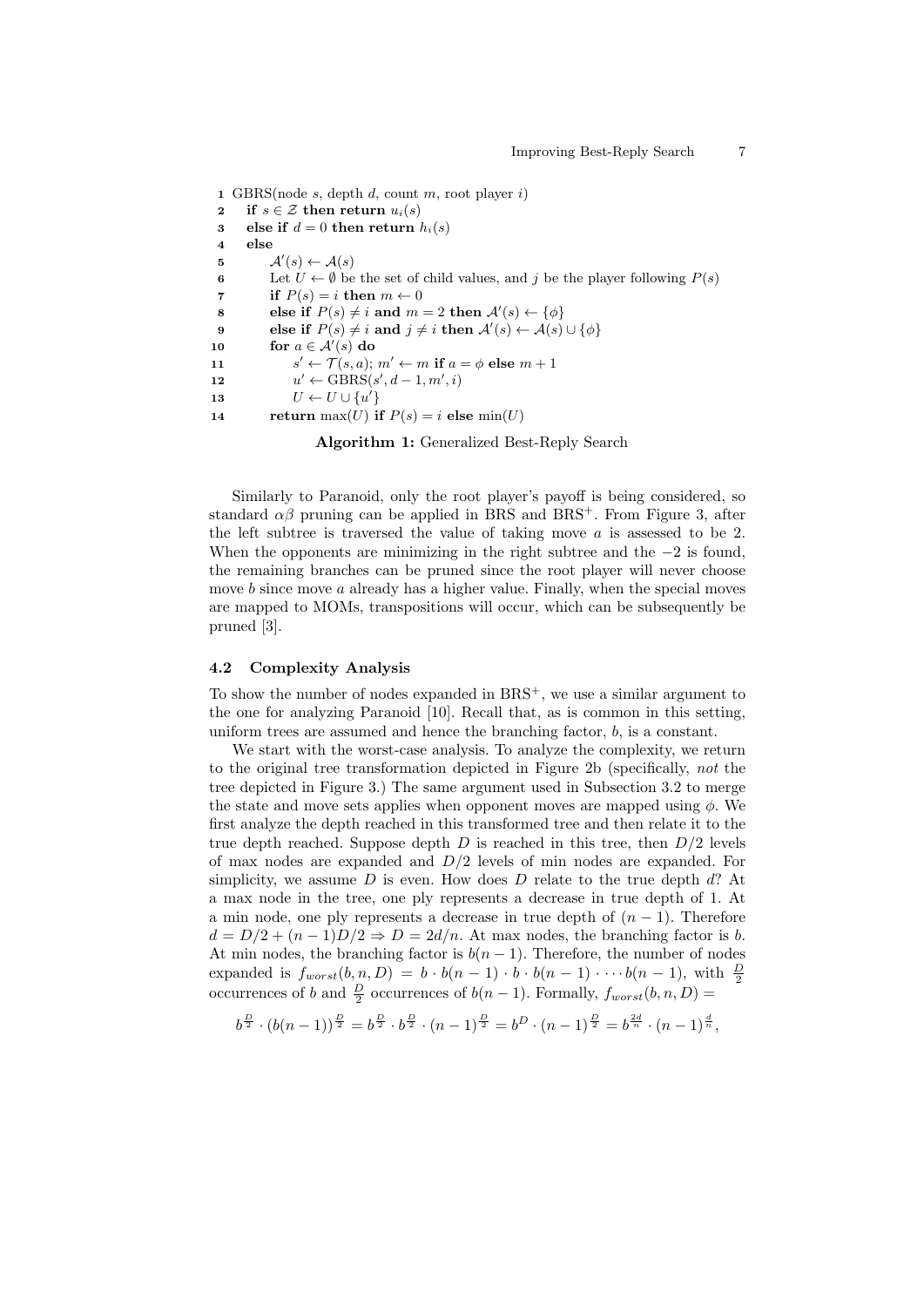so the time taken for a depth d search is  $O(b^{\frac{2d}{n}}(n-1)^{\frac{d}{n}})$ . Therefore, since  $n > 2$ , BRS<sup>+</sup> expands asymptotically fewer nodes as  $d \to \infty$  than max<sup>n</sup> and Paranoid in the worst case when  $b > n - 1$ , which is true in most large games.

The best-case analysis follows the original BRS best-case analysis [7]. There are two extremes. Suppose the recursive search finds the lowest payoff value (a loss) at every leaf visited. Every min node searches a single move in this case because the rest of the moves can be pruned due to a loss being the worst possible payoff. Max nodes still require enumerating each move in the hopes of finding something better than a loss. Using the same logic as above, this requires  $b^{\frac{D}{2}} = b^{\frac{d}{n}}$  expansions. The other extreme is that every leaf visited is a win. In this case the roles are reversed and every move at max nodes after the first can be pruned but all the moves at min nodes need to be enumerated. This requires  $(b(n-1))^{\frac{D}{2}} = b^{\frac{d}{n}} \cdot (n-1)^{\frac{d}{n}}$ . The search technique must specify a strategy for all players, so if max has a win then min must have a loss, and vice versa. Therefore, the best case is the worst of these extremes, and hence  $O(b^{\frac{d}{n}}(n-1)^{\frac{d}{n}})$  node expansions are required. As a result, compared to the worst case complexity, the exponent of  $b$  is halved.

While these results are encouraging, we make two key observations. First, the overhead involved with computing the move ordering move may not be negligible. Secondly, the performance critically depends on the quality of the move ordering. If the move suggested is worse than passing,  $BRS^+$  could perform worse than its predecessor, BRS. We investigate these points further in the following section.

# 5 Experimental Results

When directly comparing two multi-player search techniques, there are  $2^4 - 2 =$ 14 possible seating arrangements (four of the same type of player is not allowed). When comparing four techniques there are  $4! = 24$  possible seating arrangements and 36 when exactly three techniques are present. To ensure fairness, all of the experiment results are performed in batches where each batch consists of every possible seating arrangement for the number of players being compared. Therefore, the number of games per experiment is always a multiple of the number of seating arrangements for the specified number of players.

The Four-Player Chess engine is written in Java, and the experiments were run on machines equipped with AMD Opteron 2.4 GHz processors. The evaluation function and search enhancements are described in [2]. All the times listed in this section are in milliseconds, and intervals represent 95% confidence intervals.

#### 5.1 Baseline Experiments

As a first experiment we ran 1440 games of the base search techniques  $\max^n$ , Paranoid, and BRS. The results are listed in Table 1. As we can see from the results, Paranoid and BRS outperform  $max<sup>n</sup>$  considerably, with Paranoid performing slightly better than BRS.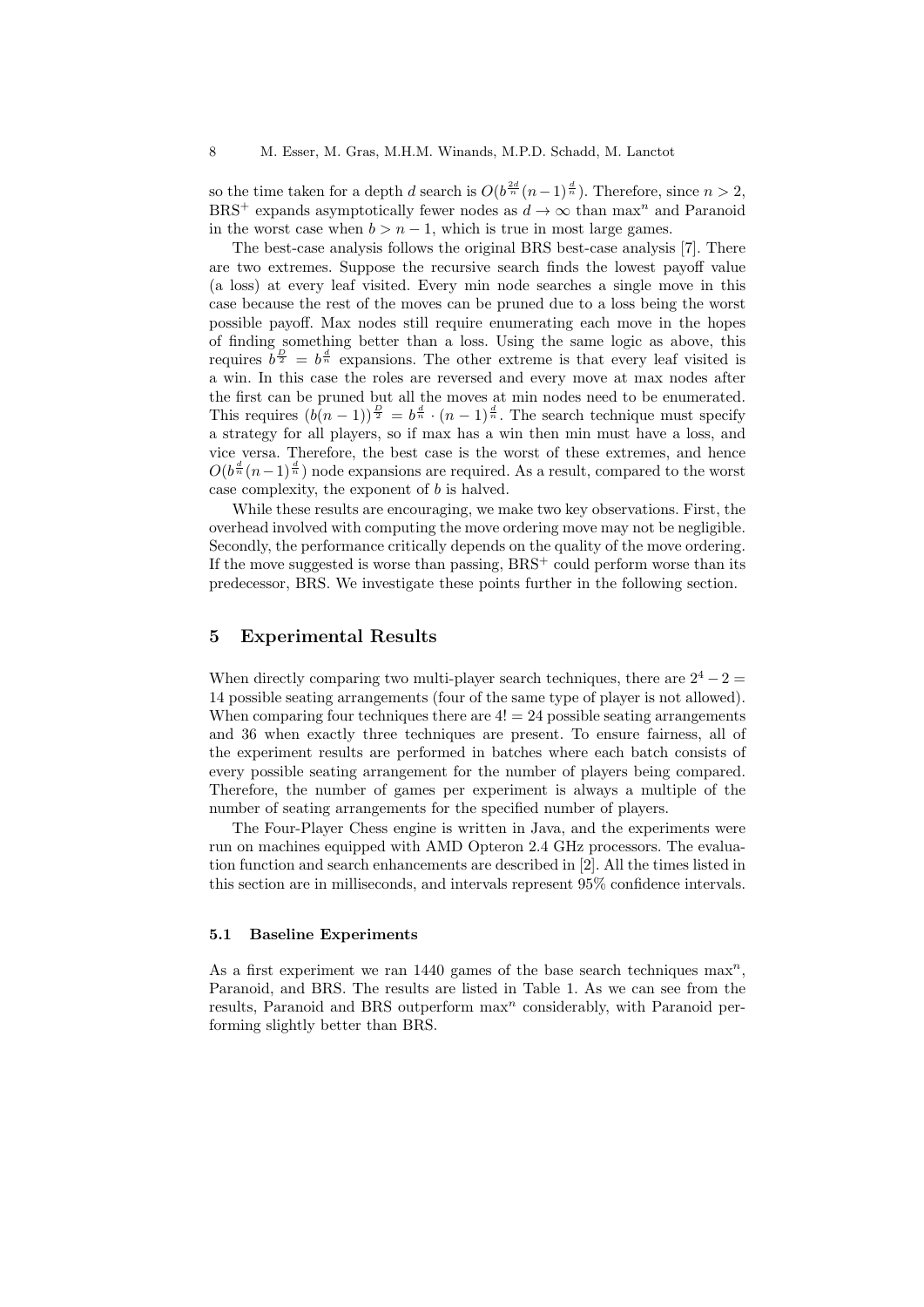These results were unexpected, so we ran another experiment to compare each individual search technique directly. BRS beat max<sup>n</sup> in 56.0%  $\pm$  4.2% of the games, BRS won against Paranoid in  $58.9\% \pm 4.1\%$  of the games, and Paranoid beat max<sup>n</sup> in 59.0%  $\pm$  2.9% of the games [2]. These results suggest that while BRS is able to beat Paranoid, Paranoid does a slightly better job of exploiting  $max<sup>n</sup>$  than BRS does, so when all three are present Paranoid has a slight edge over BRS.

#### 5.2 Move Ordering Experiments in BRS<sup>+</sup>

In the next series of experiments we compare the two different approaches for selecting the special moves in  $BRS^+$ : paranoid vs.  $\max^n$  move ordering. Recall the differences from Section 4. The paranoid move ordering prefers immediate captures of the root player's pieces while  $\max^n$  move ordering considers captures of all opponents' pieces. The results of the two compared directly, as mentioned above, are shown in Table 2. As we see, the Paranoid move ordering performs better. This is somewhat expected as BRS<sup>+</sup> more closely resembles Paranoid than  $\max^n$ . We will test the performance of each type of static move ordering against the other search techniques in Subsection 5.3.

We also optimize our static move ordering with *attacker tie-breaking*. Suppose a player is able to capture an opponent's piece using a pawn or a queen. Often it is better to take the piece using a pawn, in case the capturing piece is susceptible to a counter-capture. To assess the benefit of this optimization, we ran 1120 games of BRS<sup>+</sup> with and without it. The optimized version won  $52.6\% \pm 3.0\%$ of the games. While the benefit is small, it still seems to have a positive effect on the move ordering, so it is included from here on. Finally, if two different moves capturing the same piece have the same attacker piece value, then values stored by the history heuristic (see below) are used as the final tie-breaker.

If there are no capture moves available from the static move ordering, then a dynamic move ordering may be applied. As is standard in search implementations, an iterative deepening version of  $BRS^+$  is used with incrementally increasing depth d. Whenever a node is searched, the best move is stored at the node's entry in the transposition table. The first dynamic move ordering is then to consult the transposition table for this previously found best move. In addition, we try the killer-move heuristic and history heuristic. Unfortunately, none of

| Time Games | <b>BRS</b>                                                             | max <sup>n</sup> | Paranoid |
|------------|------------------------------------------------------------------------|------------------|----------|
|            | 1000 ms   1440   38.4% $\pm 2.6\%$ 19.6% $\pm 2.1\%$ 42.1% $\pm 2.6\%$ |                  |          |

Table 1: Performance results of BRS vs.  $max<sup>n</sup>$  vs. Paranoid experiments.

|                          |                    | Time $\int$ Games $\int$ BRS <sup>+</sup> (max <sup>n</sup> MO) BRS <sup>+</sup> (paranoid MO) |
|--------------------------|--------------------|------------------------------------------------------------------------------------------------|
| $1000 \text{ ms}$   1120 | $42.3\% \pm 2.9\%$ | $57.7\% \pm 2.9\%$                                                                             |

Table 2: Direct comparison using different static move orderings for BRS<sup>+</sup>.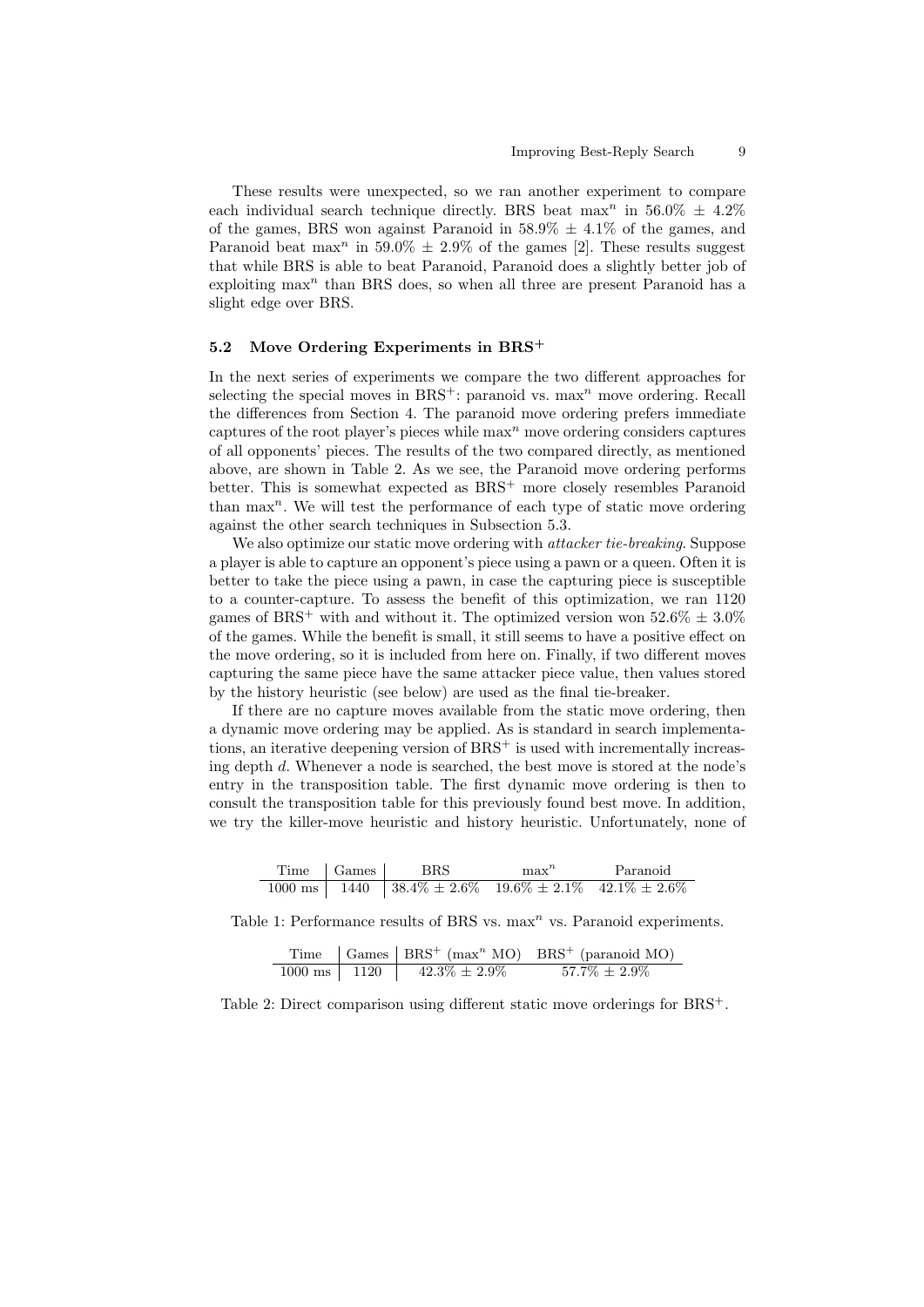| Static move ordering variant  | $\max^n$                                 | Paranoid                                                      | <b>BRS</b>               |
|-------------------------------|------------------------------------------|---------------------------------------------------------------|--------------------------|
| $BRS^+$ (max <sup>n</sup> MO) | $59.3\%~(\pm~4.1\%)$                     | $56.3\%~(\pm 4.2\%)$ $53.0\%~(\pm 4.2\%)$                     |                          |
| $BRS^+$ (Paranoid MO)         |                                          | $(64.3\% (\pm 4.0\%)$ 70.0% $(\pm 3.8\%)$ 54.2% $(\pm 3.0\%)$ |                          |
| <b>BRS</b>                    | $156.0\%~(\pm 4.2\%)~58.9\%~(\pm 4.1\%)$ |                                                               | $\overline{\phantom{0}}$ |

Table 3: Comparison of BRS variants vs.  $max<sup>n</sup>$ , Paranoid.

the dynamic move orderings seemed to improve performance significantly when enabled independently. In 560 games with a time limit of one second, enabling transposition tables leads to a win rate of  $49.6\% \pm 4.2\%$ . Similarly enabling killer moves and the history heuristic leads to a win rate of  $50.8\% \pm 4.2\%$  and  $51.7\%$  $\pm$  4.2%, respectively. We believe this is due to the instability of decision-making in games with more than two players, but more work is required for a concrete analysis on this point.

In the rest of the experiments, only the static move ordering is used with the attacker tie-breaking optimization.

# 5.3 Performance of BRS<sup>+</sup> vs. BRS, max<sup>n</sup>, Paranoid

The first experiment compares the performance of  $BRS^+$  with either paranoid or  $\max$ <sup>n</sup> move ordering when playing against one of the classic algorithms. Using a time limit of  $1000$  ms, each variant of  $BRS^+$  is player against each previous algorithm separately [2]. The results are shown in Table 3. The first thing to notice is that  $BRS^+$  is winning in every instance. Clearly, the paranoid static move ordering is the better choice for  $BRS^+$  as it is superior to the max<sup>n</sup> ordering in all of our experiments. Finally, the performance of  $BRS^+$  using the paranoid move ordering versus the classic algorithms increases significantly compared to the BRS from baseline experiments in Section 5.1, increasing by 11.1% (from to 58.9% to 70%) against Paranoid and 8.3% (from 56% to 64.3%) against max<sup>n</sup>. This last results shows a clear benefit of  $BRS^+$  over BRS when making direct comparisons to  $\max^n$  and Paranoid.

Naturally, we also want know how  $BRS^+$  performs when played in the multiplayer setting against the other two search techniques. First, we ran a similar experiment to the baseline experiments in the three algorithm setting including  $BRS^+$ , Paranoid, and max<sup>n</sup>. The results are presented in Table 4. Again, the performance of BRS<sup>+</sup> is improved significantly compared to BRS, from 38.4% to  $49.4\%$  compared to results from Table 1. In addition, BRS<sup>+</sup> becomes the decisive winner by a margin of 16.3%.

Finally, we ran an experiment including all four algorithms. The results are shown in Table 5. Again,  $BRS^+$  is the winner, beating the second place player

|  | $Time \mid Games \mid BRS^+$                                               | max <sup>n</sup> | Paranoid |
|--|----------------------------------------------------------------------------|------------------|----------|
|  | 1000 ms   $720$   $49.4\% \pm 3.7\%$ 17.6\% $\pm 2.8\%$ 33.1\% $\pm 3.5\%$ |                  |          |

Table 4:  $BRS^+$  vs. max<sup>n</sup> vs. Paranoid.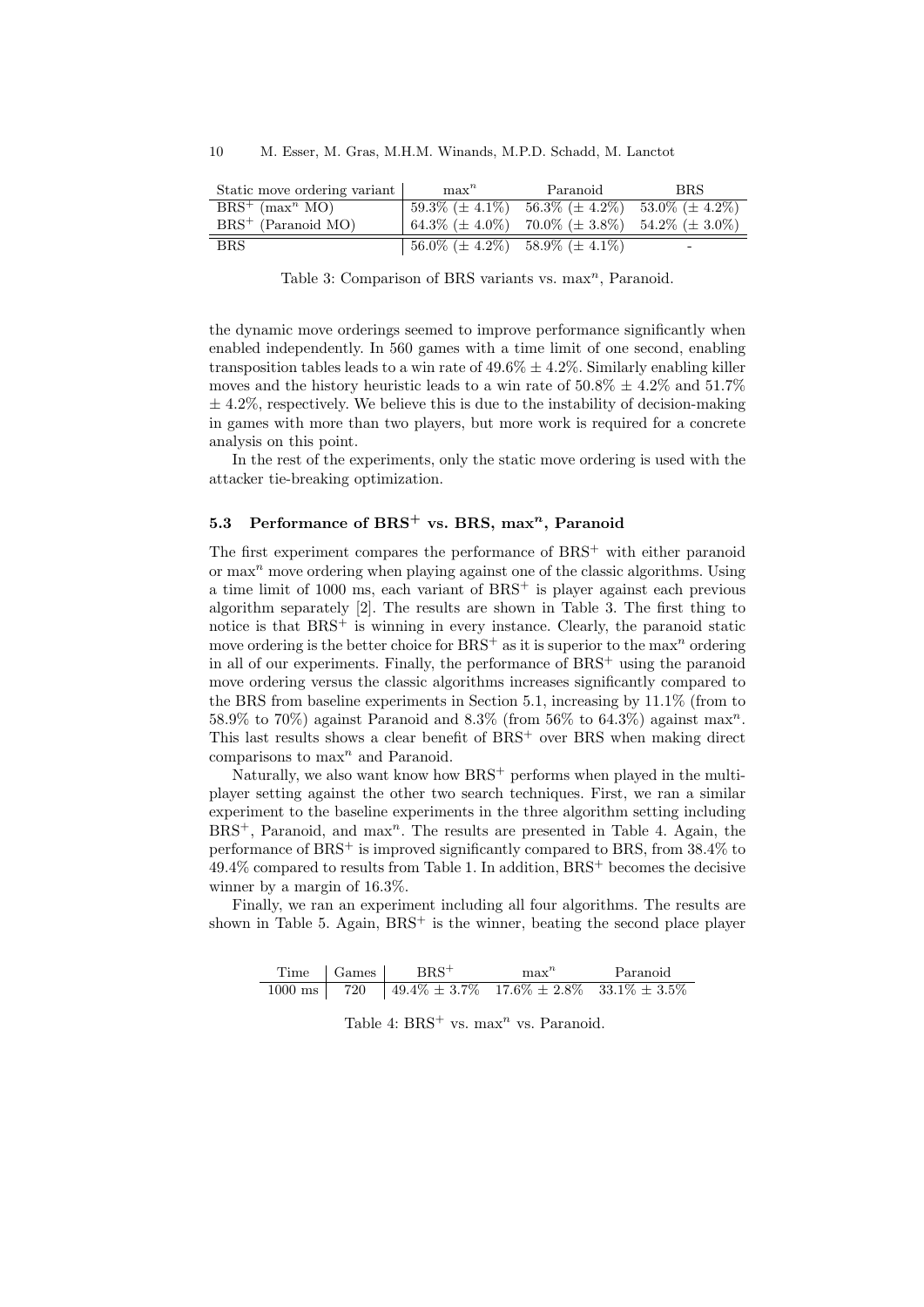|                                                             |  | Time   Games   BRS <sup>+</sup>                                                                   | BBS |  | $\max^n$ Paranoid |  |
|-------------------------------------------------------------|--|---------------------------------------------------------------------------------------------------|-----|--|-------------------|--|
|                                                             |  | 1000 ms   960   32.9% $\pm$ 3.0% $26.5\% \pm 2.8\%$ 17.7% $\pm$ 2.5% 22.9% $\pm$ 2.7%             |     |  |                   |  |
|                                                             |  | $5000 \text{ ms}$ 960 $35.4\% \pm 3.1\%$ 22.7\% $\pm 2.7\%$ 17.4\% $\pm 2.4\%$ 24.5\% $\pm 2.8\%$ |     |  |                   |  |
| Table 5: $BRS^+$ vs. BRS vs. max <sup>n</sup> vs. Paranoid. |  |                                                                                                   |     |  |                   |  |

| Time              | $\sqrt{\text{Positions}}$ $\overline{\text{BRS}}^+$ max <sup>n</sup> Paranoid |             |       |
|-------------------|-------------------------------------------------------------------------------|-------------|-------|
| $1000 \text{ ms}$ | <b>200</b>                                                                    | 6.105 3.075 | 4.115 |
| $5000$ ms         | <b>200</b>                                                                    | 7.125 3.895 | 4.845 |

Table 6: Average depths reached by search algorithms.

| Time $k=2$ $k=3$                                                                                                 | $k=4$ | $k=5$ $k=10$ |  |
|------------------------------------------------------------------------------------------------------------------|-------|--------------|--|
| $1000 \text{ ms}$   $51.6 \pm 2.1\%$   $53.3 \pm 2.1\%$   $51.2 \pm 2.1\%$   $52.2 \pm 2.1\%$   $52.3 \pm 2.1\%$ |       |              |  |
| $5000 \text{ ms}$ $\mid 51.0 \pm 3.7\%$ $54.1 \pm 3.8\%$ $56.2 \pm 3.8\%$ $57.6 \pm 3.7\%$ $55.8 \pm 4.1\%$      |       |              |  |

Table 7: Performance of  $BRS^+$  with Rand-Top- $k$  optimization.

roughly by a 5% gap. This gap more than doubles when the time limit is increased to five seconds. To confirm our expectation that  $BRS^+$  is searching deeper, we ran an additional experiment to compute the depth reached by each technique in the time allowed on a suite of 200 board positions. The results are presented in Table 6. These results show that, on average,  $BRS^+$  reaches 1.99 to 2.28 ply deeper than Paranoid for these time settings.

#### 5.4 Rand-Top-k Move Ordering Experiment

Because the performance depends heavily on the move ordering, we also tried randomly choosing among the top k moves in the move ordering. This adds some variation in the moves considered by the opponents, which may lead to more robustness against bias in the move ordering. We compare the performance of Rand-Top-k directly by playing games with it enabled and disabled. The results are shown in Table 7. It seems that randomizing over the top  $k$  moves further improves the performance of  $BRS^+$ . These initial investigations suggest that the effect may not be smooth in the value of  $k$  at the lower time setting.

# 6 Conclusions and Future Research

In this paper, we introduced a new multi-player search technique,  $BRS^+$ , which can avoid invalid states and preserve the proper turn order during its search.  $BRS^+$  expands asymptotically fewer nodes than the classic algorithms  $max<sup>n</sup>$ and Paranoid as  $d \to \infty$  leading to deeper searches. When BRS<sup>+</sup> uses move ordering moves at opponent nodes that are not searched, its performance critically depends on the move ordering used. Through experiments in Four-Player Chess, we show that a paranoid static move ordering outperforms a static  $\max^n$